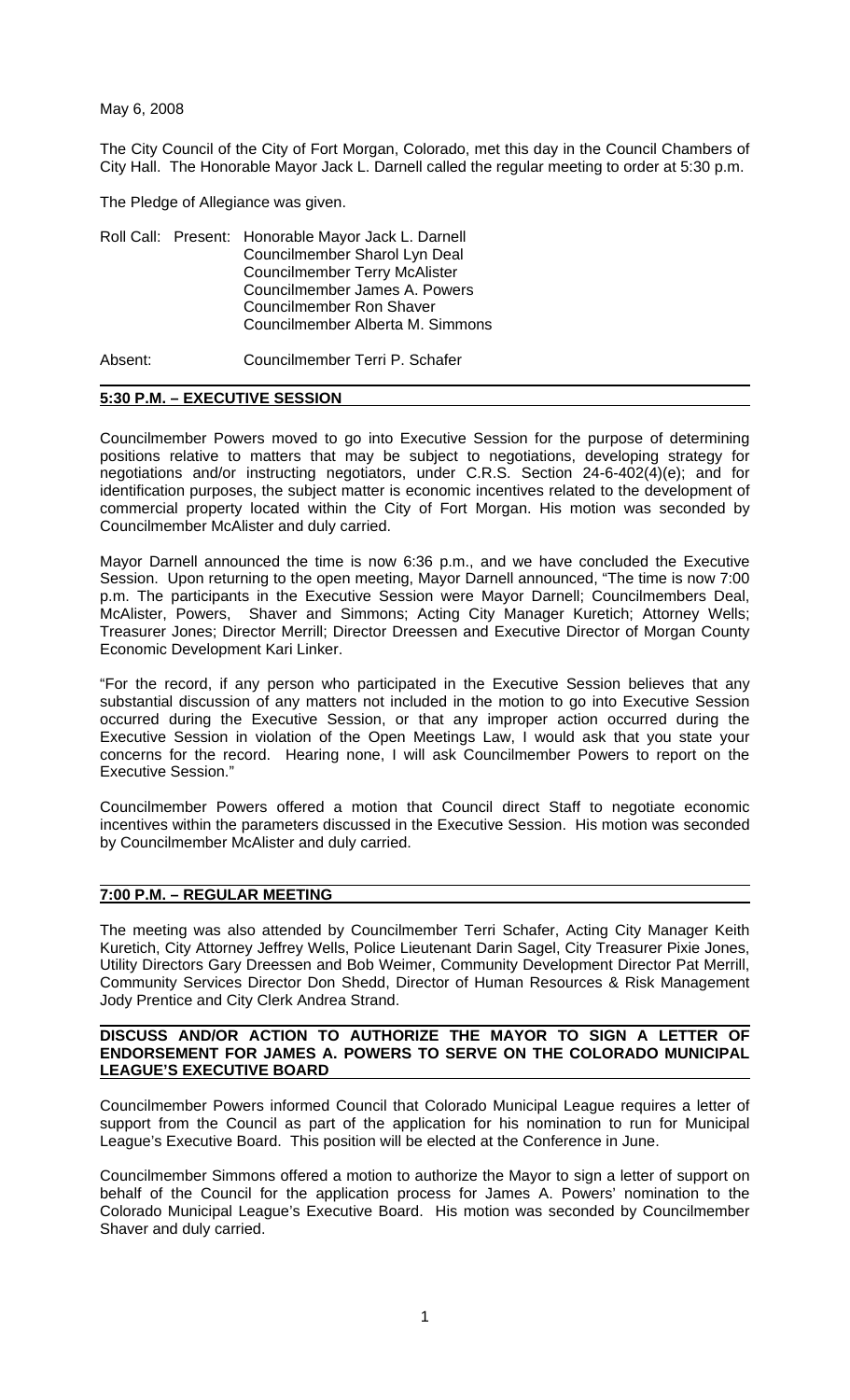Councilmember Simmons offered a motion to approve up to \$100 to be used for the expense to campaign for this position. Her motion was seconded by Councilmember Shaver and duly carried.

### **RESOLUTION AUTHORIZING THE MAYOR TO EXECUTE THE PRIVATE UTILITY EASEMENT AGREEMENT AND THE EXCLUSIVE ACCESS EASEMENT AGREEMENT FOR PROPERTY KNOWN AS THE AXMAN RIGHT-OF-WAY**

Acting City Manager Kuretich informed Council that several City Staff members, including Attorney Wells and Directors Dreessen and Weimer, were instrumental in resolving this issue along with Dale Colerick who acted as liaison between the City and Ed and Bernie Pagle. The easement is part of the Axman ROW that comes off Sherman and heads east toward the recycling yard. He stated that this easement will allow the City access it needs for the regular traffic that uses the recycling yard without hazards to both City users and adjacent property users.

Councilmember Simmons offered the following Resolution and moved for its adoption. Her motion was seconded by Councilmember Schafer; said Resolution being in words, letters and figures as follows, to-wit:

### **RESOLUTION NO. 08 05 01**

### **AUTHORIZING THE MAYOR TO EXECUTE THE PRIVATE UTILITY EASEMENT AGREEMENT AND THE EXCLUSIVE ACCESS EASEMENT AGREEMENT**

WHEREAS, the Property known as the Axman Right-of-Way has historically been used as a road that provides the only access owned and used by the City; and,

WHEREAS, Edward E. and Edward B. Pagel ("Pagels") are willing to grant to the City an Exclusive Easement over and across Pagel's land to allow the continued use and access to the City's property; and,

WHEREAS, the Pagels require a Utility Easement for private utilities owned and operated by the Pagels installed or to be installed across the City's property; and,

WHEREAS, the parties have outlined the terms and conditions of these easements in the Exclusive Access Easement Agreement and the Private Utility Easement Agreement both of which are attached hereto and incorporated herein by this reference; and,

NOW, THEREFORE, BE IT RESOLVED BY THE CITY COUNCIL OF THE CITY OF FORT MORGAN, COLORADO:

 SEC. 1: The Mayor is hereby authorized to execute the Exclusive Access Easement Agreement and the Private Utility Easement Agreement.

INTRODUCED, PASSED, APPROVED AND ADOPTED this  $6<sup>th</sup>$  day of May 2008, the vote upon roll call being as follows:

Ayes: Mayor Darnell; Councilmembers Deal, McAlister, Powers, Schafer, Shaver and Simmons

Nays: None.

Absent /Abstain: None.

THE CITY COUNCIL OF THE CITY OF FORT MORGAN, COLORADO

[ SEAL ]

 BY: /s/ Jack Darnell Mayor

ATTEST:

/s/ Andrea Strand, City Clerk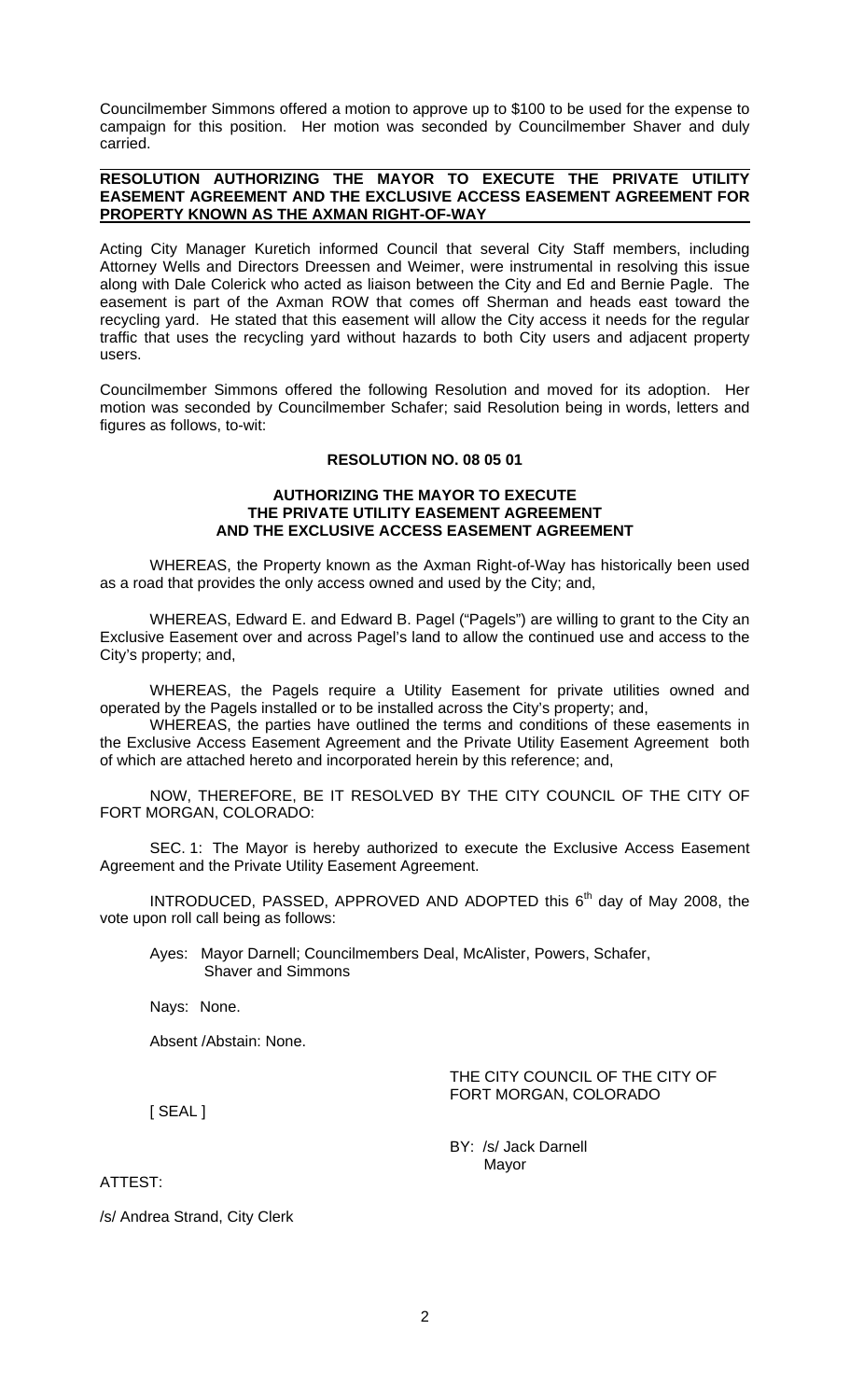### **RESOLUTION AUTHORIZING THE MAYOR TO EXECUTE THE CONTRACT TO PURCHASE REAL ESTATE BETWEEN THE CITY OF FORT MORGAN AND THE FORT MORGAN COUNTRY CLUB CONCERNING THE PURCHASE OF A GOLF CART BARN**

Acting City Manager Kuretich informed Council that a recent appraisal of the fair market value of the Golf Course cart barn was completed and it was determined to be above the original offer of \$20,000 from the Fort Morgan Country Club. Once the purchase has been completed, the City will take possession of the property on or before June 30, 2008. He stated that \$25,000 was budgeted for this purchase.

Councilmember Powers offered the following Resolution and moved for its adoption. His motion was seconded by Councilmember McAlister; said Resolution being in words, letters and figures as follows, to-wit:

## **RESOLUTION NO. 08 05 02**

### **AUTHORIZING THE MAYOR TO EXECUTE THE CONTRACT TO PURCHASE REAL ESTATE BETWEEN THE CITY OF FORT MORGAN AND THE FORT MORGAN COUNTRY CLUB**

WHEREAS, the City of Fort Morgan Golf Course needs additional storage capacity; and,

WHEREAS, the Fort Morgan Country Club has offered to sell its Golf Cart Barn for this purpose; and,

WHEREAS, the negotiated purchase price is less than the appraised value; and,

WHEREAS, Council has budgeted money for this purchase; and,

WHEREAS, the Fort Morgan County Club has agreed to and City Staff has recommended the approval of the Contract to Purchase Real Estate attached hereto and incorporated herein by this reference.

NOW, THEREFORE, BE IT RESOLVED BY THE CITY COUNCIL OF THE CITY OF FORT MORGAN, COLORADO:

 SEC. 1: The Mayor is hereby authorized to execute the Contract to Purchase Real Estate for the purchase of the Golf Cart Barn.

INTRODUCED, PASSED, APPROVED AND ADOPTED this  $6<sup>th</sup>$  day of May 2008, the vote upon roll call being as follows:

Ayes: Mayor Darnell; Councilmembers Deal, McAlister, Powers, Schafer, Shaver and Simmons

Nays: None.

Absent /Abstain: None.

THE CITY COUNCIL OF THE CITY OF FORT MORGAN, COLORADO

[ SEAL ]

 BY: /s/ Jack Darnell Mayor

ATTEST:

/s/ Andrea Strand, City Clerk

### **CONSENT AGENDA**

Clerk Strand presented the Consent Agenda for Council consideration. Councilmember Simmons offered a Resolution to approve the Consent Agenda as presented and moved for its adoption. Her motion was seconded by Councilmember Schafer; said Consent Agenda being in words, letters and figures as follows, to wit:

Consent Agenda (by Resolution and acting as the Local Liquor Licensing Authority):

A. Approve the minutes from the April 15, 2008, regular meeting.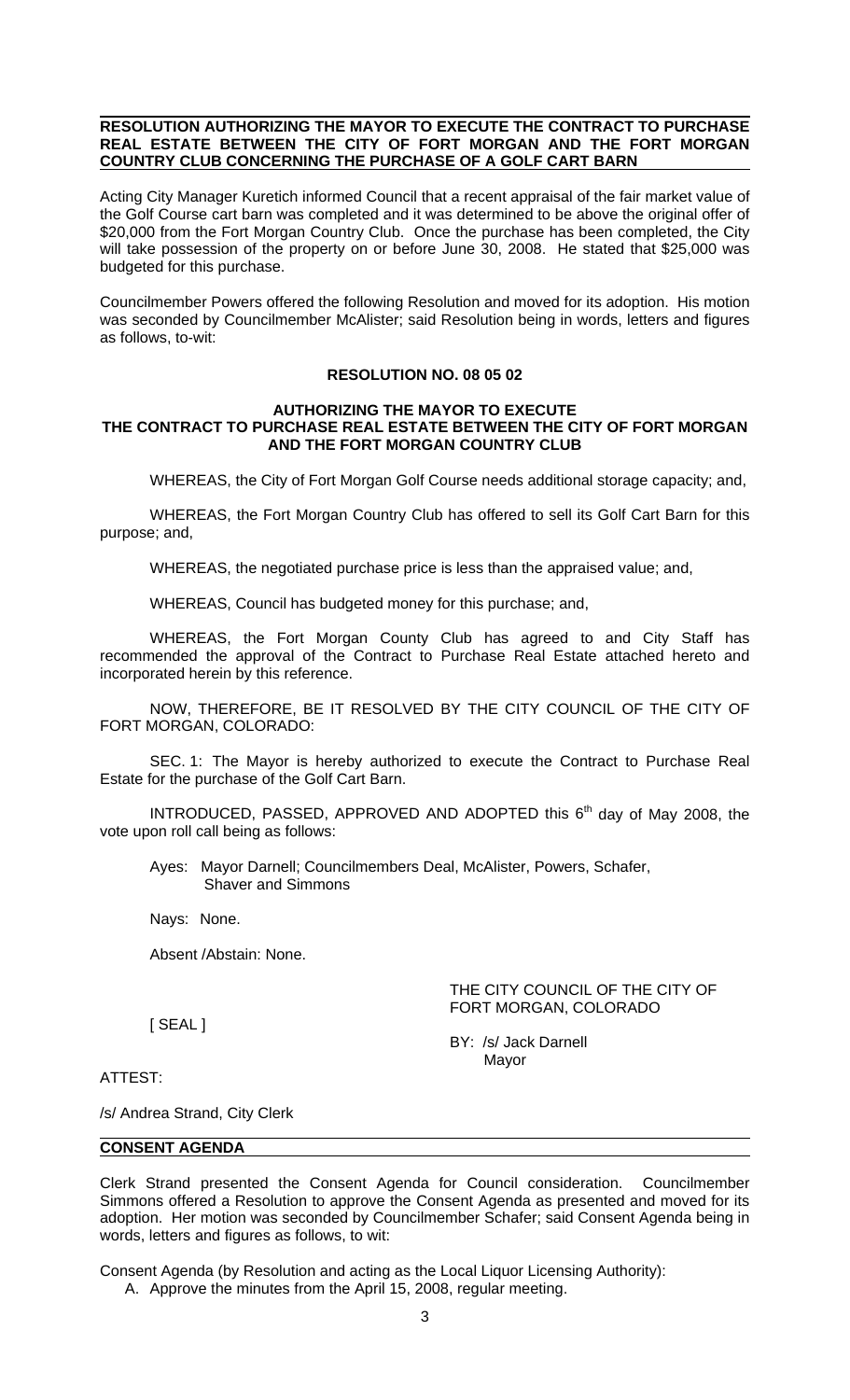- B. Approve the application for renewal by Keith Lehman, dba Queen Lounge, for a Tavern Liquor License, located at 112 West Kiowa, with a clear police investigation report.
- C. Approve the application for renewal by Antonio C. Truax, dba Southside Liquors, for a Retail Liquor Store License, located at 625 East Burlington Avenue, with a clear police investigation report.
- D. Approve the application by Ryan L. Stroh, dba Stroh's Inn, for renewal of a Hotel and Restaurant Liquor License, located at 901 West Platte Avenue, with a clear police investigation report.
- E. Authorize the Mayor to sign a Resolution Supporting the Legion Field Improvement Project and the Authorization of the City Treasurer to Act as a Fiscal Agent of Funds Procured for the Project.

### **RESOLUTION NO. 08 05 03**

### **SUPPORTING THE LEGION FIELD IMPROVEMENT PROJECT AND THE AUTHORIZATION OF THE CITY TREASURER TO ACT AS A FISCAL AGENT OF FUNDS PROCURED FOR THE PROJECT**

WHEREAS, the City of Fort Morgan, Colorado is a trustee for the Legion Field located in the City of Fort Morgan, State of Colorado; and,

WHEREAS, the facilities are aging and in need of repairs; and,

WHEREAS, the American Legion, by and through John Underwood is seeking to procure funds from private sources for said improvements; and,

WHEREAS, the project requires a fiscal agent for the disbursement of funds and a declaration of support from the City.

NOW, THEREFORE, BE IT RESOLVED BY THE CITY COUNCIL OF THE CITY OF FORT MORGAN, COLORADO:

SEC. 1: The City Council for the City of Fort Morgan hereby states its support of the Legion Field Improvement Project.

 SEC. 2: The City Treasurer shall be authorized to act as the fiscal agent for the disbursement of funds acquired for this project.

INTRODUCED, PASSED, APPROVED AND ADOPTED this  $6<sup>th</sup>$  day of May 2008, the vote upon roll call being as follows:

Ayes: Mayor Darnell; Councilmembers Deal, McAlister, Powers, Schafer, Shaver and Simmons

Nays: None.

Absent /Abstain: None.

# THE CITY COUNCIL OF THE CITY OF FORT MORGAN, COLORADO

[ SEAL ]

BY: /s/ Jack Darnell Mayor

ATTEST:

/s/ Andrea Strand, City Clerk

F. Approve street closures for Beaver Avenue between State and Main and grant a Revocable Right-of-Way Permit for businesses to use the sidewalk for sales on June 7, 2008, for a community event.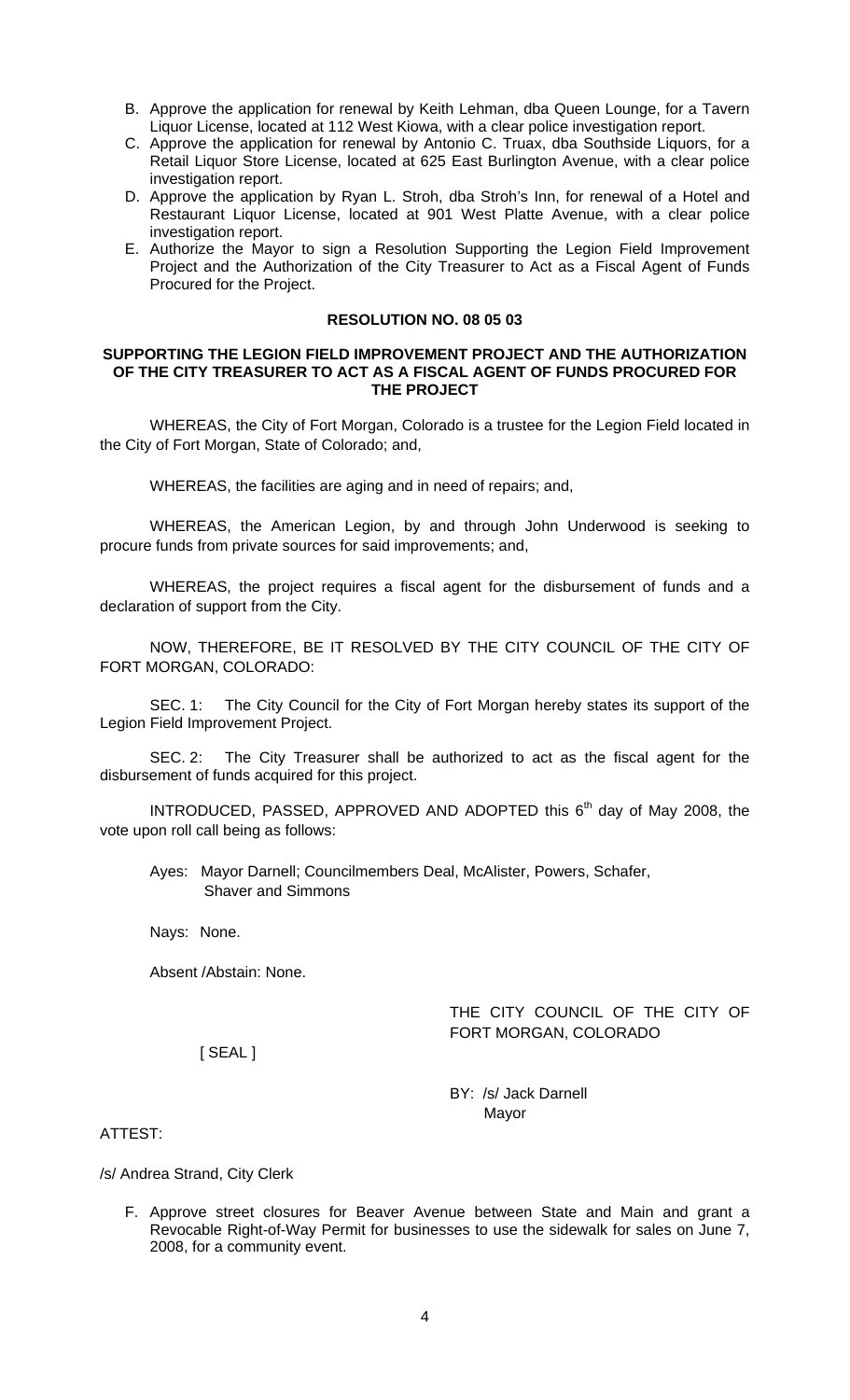- G. Approve the appointment of Fred Grantham of 708 Ponderosa Place, Fort Morgan; and Thomas Smith of 5511 Rd G., Wiggins, Colorado; to be appointed to the Golf Course Advisory Committee for terms expiring December 2010.
- H. Approve the appointment of Janell Reyes of 324 Prospect Street, Fort Morgan, to be appointed to the Library Advisory Board for an unexpired four-year term expiring in December 2010.
- I. Approve the addition of Paragraph D to Subsection 7.1, Section 7.0, of the City of Fort Morgan Electric Tariff Number 3, concerning a metering device that has been turned off at the customer's request or disconnected for nonpayment for a period of six months or longer must be inspected by the City's electrical inspector, or the Light and Power Superintendent or his designee, for safety reasons.
- J. Approve the Building Permit Fee and Fine Schedule as presented.
- K. Approve the request to submit a grant to DOLA for design/engineering work for downtown improvements.
- L. Approve the Reading of Proclamations for Drinking Water Week, May 4 May 10; Municipal Clerks Week, May 4 – May 10; National Police Week, May 11 – May 17; and May 15 as Peace Officers Memorial Day.

 All matters listed under Item 7, Consent Agenda, are considered to be routine business by the Council and will be enacted with a single motion and a single vote by roll call. There will be no separate discussion of these items. If discussion is deemed necessary, that item should be removed from the Consent Agenda and considered separately.

PASSED, APPROVED AND ADOPTED this  $6<sup>th</sup>$  day of May, 2008, the vote upon roll call being as follows: Ayes: Mayor Darnell; Councilmembers Deal, McAlister, Powers, Schafer, Shaver and Simmons. Nays: none.

### **READING OF PROCLAMATIONS**

Mayor Darnell read three proclamations.

### **PROCLAMATION DRINKING WATER WEEK**

WHEREAS, water is our most valuable natural resource; and

WHEREAS, water is a basic and essential need of every living creature; and

WHEREAS**,** only tap water delivers public health protection, fire protection, support for our economy and the quality of life we enjoy; and

WHEREAS, any measure of a successful society – low mortality rates, economic growth and diversity, productivity, and public safety – are in some way related to access to safe water; and

WHEREAS, we are all stewards of the water infrastructure upon which future generations depend; and

WHEREAS, the citizens of our City should have a safe and dependable supply of water both now and in the future; and

WHEREAS, each citizen of our community is called upon to help protect our source waters from pollution, to practice water conservation, and to get involved in local water issues;

NOW, THEREFORE, be it resolved that by virtue of the authority vested in me as Mayor of our City, do hereby proclaim May 4 - 10, 2008, as

## *DRINKING WATER WEEK*

IN WITNESS WHEREOF, I have hereunto set my hand and caused the official seal of the City of Fort Morgan, Colorado to be affixed this  $6<sup>th</sup>$  day of May, 2008.

/s/ Jack L. Darnell, Mayor

(SEAL)

ATTEST:

Andrea J. Strand, City Clerk

# **PROCLAMATION**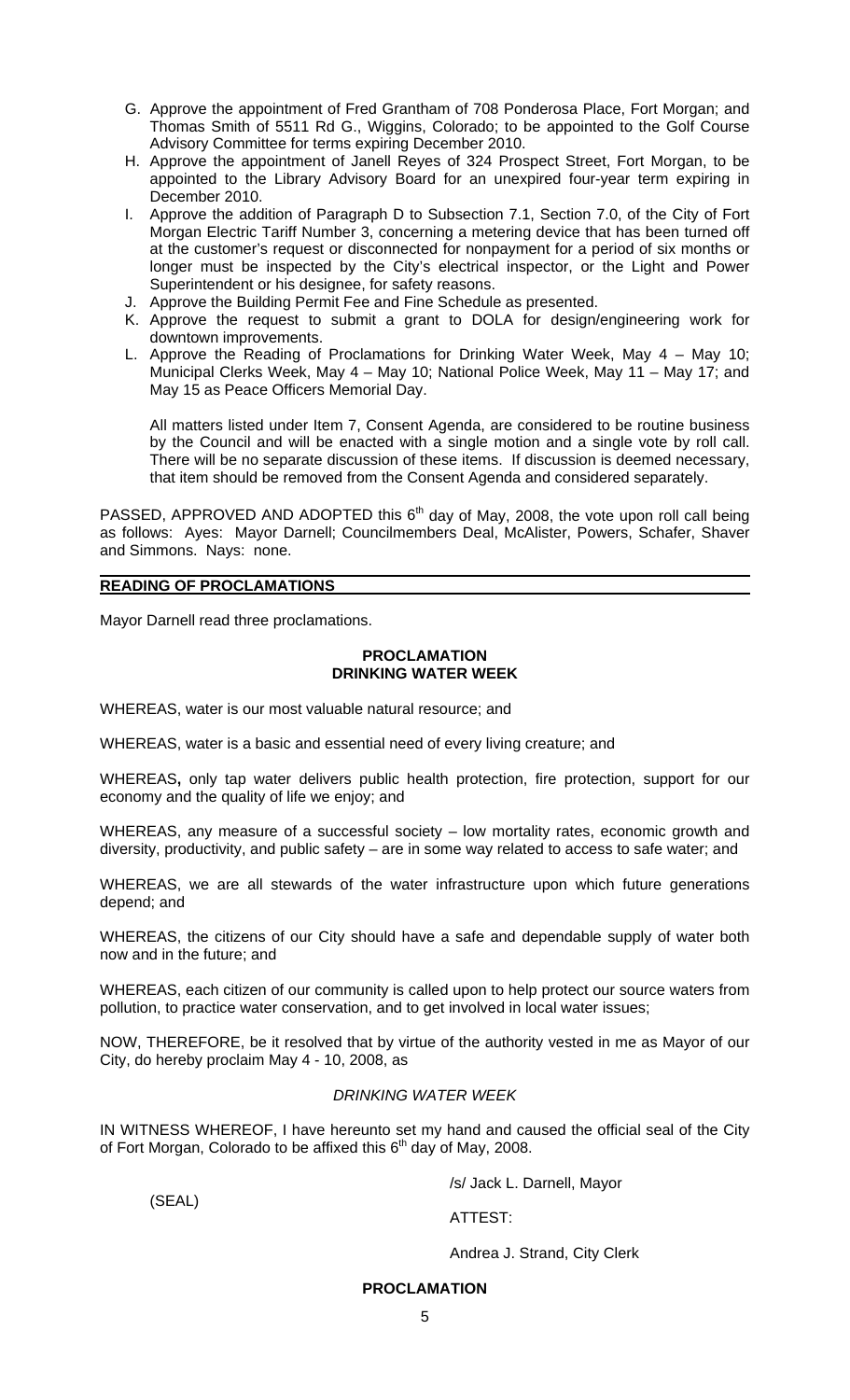### **MUNICIPAL CLERKS WEEK**

Whereas, The Office of the Municipal Clerk, a time honored and vital part of local government exists throughout the world, and

Whereas, The Office of the Municipal Clerk is the oldest among the public servants, and

Whereas, The Office of the Municipal Clerk provides the professional link between the citizens, the local governing bodies and agencies of government at other levels, and

Whereas, Municipal clerk shave pledged to be ever mindful of the neutrality and impartiality, rendering equal service to all.

Whereas, The Municipal Clerks continually strive to improve the administration of the affairs of the Office of the Municipal Clerk through participation in education programs, seminars, workshops and the annual meetings of their state, province, country and international professional organizations.

Whereas, It is most appropriate that we recognize the accomplishments of the Office of the Municipal Clerk.

Now, Therefore, I, Jack L. Darnell, Mayor of Fort Morgan, Colorado, do recognize the week of May 4, through May 10, 2008, as Municipal Clerks Week, and further extend appreciation to our Municipal Clerks, Andrea Strand and Cheryl Winberg, and to all Municipal Clerks for the vital services they perform and their exemplary dedication to the communities they represent.

/s/ Jack L. Darnell, Mayor

(SEAL)

ATTEST:

Andrea J. Strand, City Clerk

### **PROCLAMATION**

### **NATIONAL POLICE WEEK**

WHEREAS, the Congress and President of the United States have designated May 15<sup>th</sup> as Peace Officers' Memorial Day, and the week in which May 15<sup>th</sup> falls as National Police Week; and

 WHEREAS, the members of The Fort Morgan Police Department play an essential role in safeguarding the rights and freedoms of Fort Morgan; and

 WHEREAS; it is important that all citizens know and understand the duties, responsibilities, hazards, and sacrifices of their law enforcement agency, and that members of our law enforcement agency recognize their duty to serve the people by safeguarding life and property, by protecting them against violence and disorder, and by protecting the innocent against deception and the weak against oppression; and

 WHEREAS, the men and women of the Fort Morgan Police Department unceasingly provide a vital public service;

 NOW THEREFOREBE IT RESOLVED that by virtue of the authority vested in me as Mayor of the City of Fort Morgan, I call upon all citizens of Fort Morgan and upon all patriotic, civic and educational organizations to observe the week of

### MAY 11, 2008-MAY 17, 2008 AS POLICE WEEK

 WITH appropriate ceremonies and observance in which all of our people may join in commemorating law enforcement officers, past and present, who, by their faithful and loyal devotion to their responsibilities, have rendered a dedicated service to their communities and, in so doing, have established for themselves an enviable and enduring reputation for preserving the rights and security of all citizens.

I further call upon all citizens of Fort Morgan to observe Thursday, May 15<sup>th</sup>, as Peace Officers' Memorial Day in honor of those law enforcement officers who, through their